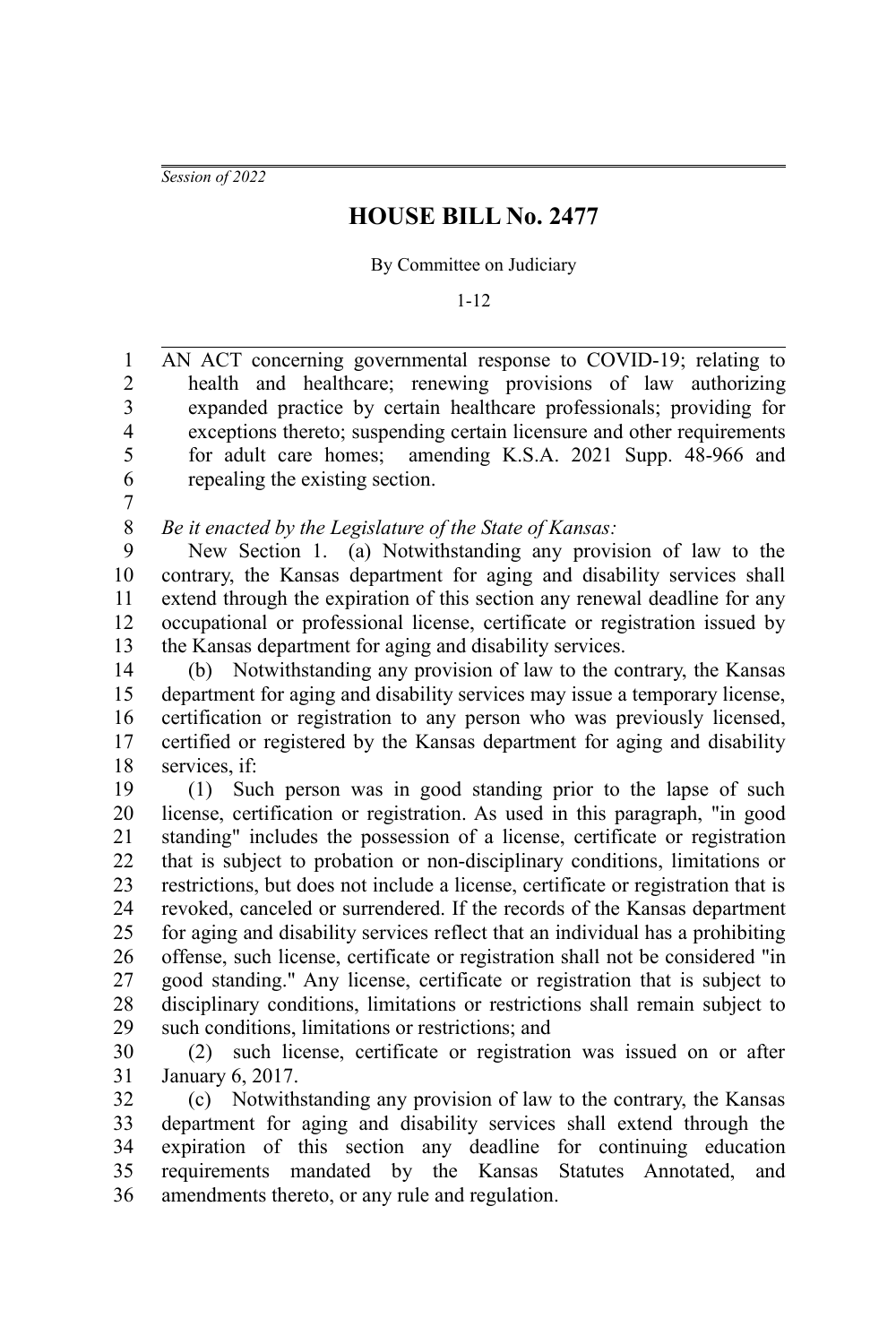(d) Notwithstanding any provision of law to the contrary, the Kansas department for aging and disability services shall waive any late fee associated with any license, certificate or registration extended or issued under subsection (a) or (b). 1 2 3 4

(e) A temporary aide authorization may be issued for any person who receives minimum training within a nursing facility, as set forth by the Kansas department for aging and disability services. At a minimum, such facility shall ensure that any person with a temporary aide authorization is competent to perform and execute the duties of such position, including, but not limited to: Infection control; proper patient handling; and how to effectively assist with the performance of activities of daily living. 5 6 7 8 9 10 11

(f) A temporary authorization may be issued for a person who was not previously licensed, certified or registered by the state of Kansas or any other state. Individuals who may be served by a person holding such temporary authorization shall only include individuals who require minimal supervision or assistance with activities of daily living. A nursing facility shall ensure that any person with a temporary authorization is competent to perform and execute the duties of such position, including, but not limited to: Infection control; proper patient handling; and how to effectively assist with the performance of activities of daily living. 12 13 14 15 16 17 18 19 20

(g) (1) Notwithstanding any provision of law to the contrary, the secretary for aging and disability services may issue a provisional license pursuant to K.S.A. 39-929, and amendments thereto, to an adult care home that submits a checklist, on a form approved by the secretary, and a detailed plan for isolation and cohorting of residents in response to the COVID-19 pandemic. In approving such checklist and plan, the secretary may temporarily suspend standards, requirements and rules and regulations related to the physical environment, a change in bed capacity or a change in bed classification for such adult care home. Notwithstanding the provisions of K.S.A. 39-929, and amendments thereto, the secretary may issue a provisional license under this subsection without approval by the state fire marshal, if the secretary approves the adult care home's checklist and plan. A provisional license issued pursuant to this subsection shall remain valid through the expiration of this section. 21 22 23 24 25 26 27 28 29 30 31 32 33 34

(2) For any provisional license issued under K.S.A. 39-929, and amendments thereto, for reasons other than the isolation and cohorting of residents in response to the COVID-19 pandemic, all requirements of K.S.A. 39-929, and amendments thereto, shall remain in force and effect. 35 36 37 38

39

42

(h) As used in this section: (1) "Adult care home" means the same as defined in K.S.A. 39-923, and amendments thereto. 40 41

- (2) "Kansas department for aging and disability services" includes:
- (A) The Kansas department for aging and disability services; 43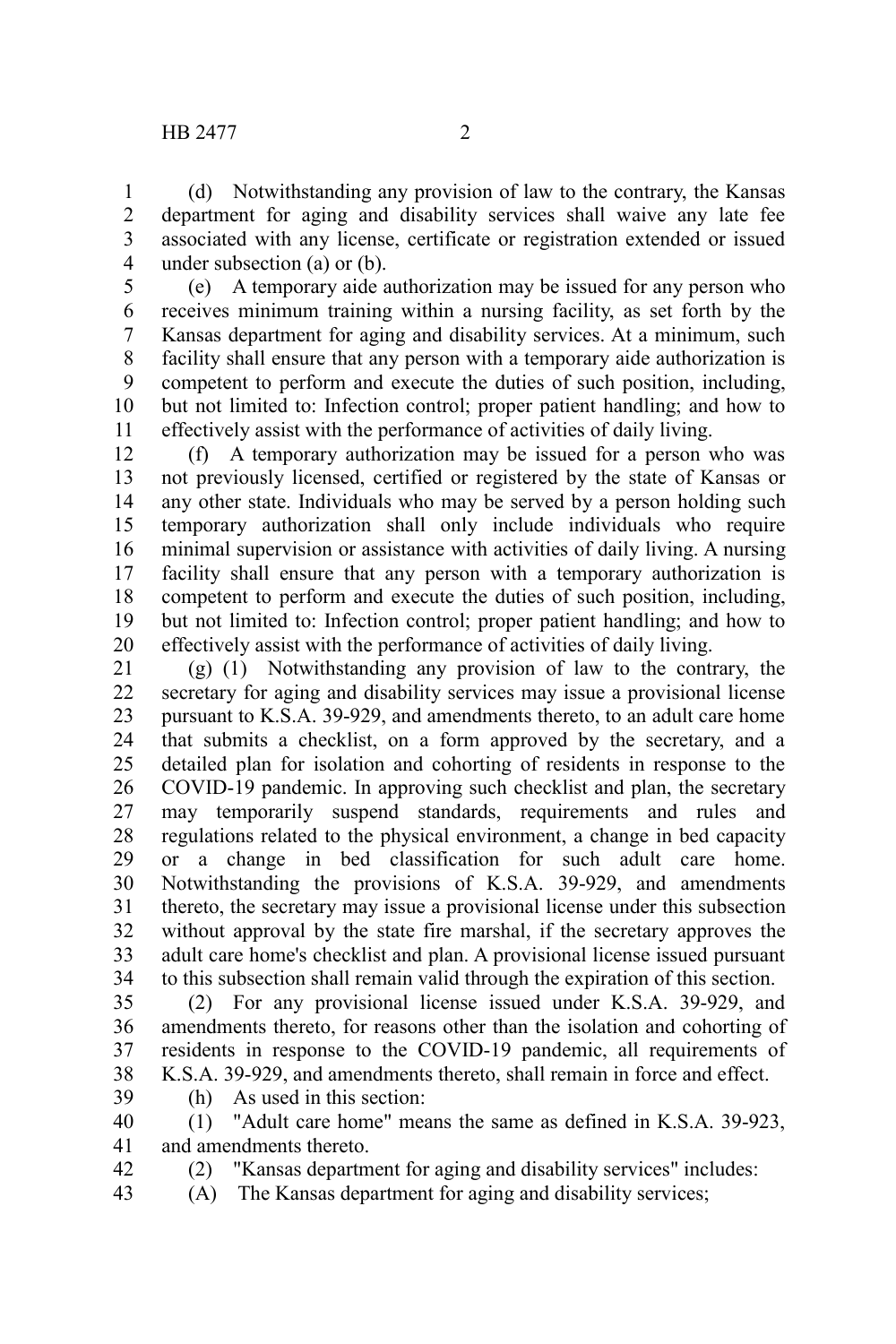## HB 2477 3

(B) any board, commission or other licensing authority under the jurisdiction of the Kansas department for aging and disability services; and (C) the board of adult care home administrators established pursuant to K.S.A. 65-3506, and amendments thereto. 1 2 3 4

5

(i) The provisions of this section shall expire on May 15, 2022.

Sec. 2. K.S.A. 2021 Supp. 48-966 is hereby amended to read as follows: 48-966. (a) Notwithstanding the provisions of K.S.A. 65-28a08 and 65-28a09, and amendments thereto, or any other statute to the contrary, a licensed physician assistant may provide healthcare services appropriate to such physician assistant's education, training and experience within a designated healthcare facility at which the physician assistant is employed or contracted to work as necessary to support the facility's response to the COVID-19 pandemic without a written agreement with a supervising physician. Such physician assistant shall not be liable in any criminal prosecution, civil action or administrative proceeding arising out of such physician assistant's lack of written agreement with a supervising physician. 6 7 8 9 10 11 12 13 14 15 16 17

(b) Notwithstanding the provisions of K.S.A. 65-1130, and amendments thereto, or any other statute to the contrary, a licensed advanced practice registered nurse may provide healthcare services appropriate to such advanced practice registered nurse's education, training and experience within a designated healthcare facility at which the advanced practice registered nurse is employed or contracted to work as necessary to support the facility's response to the COVID-19 pandemic without direction and supervision from a responsible physician. Such advanced practice registered nurse shall not be liable in any criminal prosecution, civil action or administrative proceeding arising out of such advanced practice registered nurse's lack of direction and supervision from a responsible physician. 18 19 20 21 22 23 24 25 26 27 28 29

(c) Notwithstanding the provisions of K.S.A. 65-1158, and amendments thereto, or any other statute to the contrary, a registered nurse anesthetist may provide healthcare services appropriate to such registered nurse anesthetist's education, training and experience within a designated healthcare facility at which the registered nurse anesthetist is employed or contracted to work as necessary to support the facility's response to the COVID-19 pandemic without direction and supervision from a physician. Such registered nurse anesthetist shall not be liable in any criminal prosecution, civil action or administrative proceeding arising out of such registered nurse anesthetist's lack of direction and supervision from a physician. 30 31 32 33 34 35 36 37 38 39 40

(d) Notwithstanding the provisions of K.S.A. 65-1113, and amendments thereto, or any other statute to the contrary: 41 42

(1) A registered professional nurse or licensed practical nurse may 43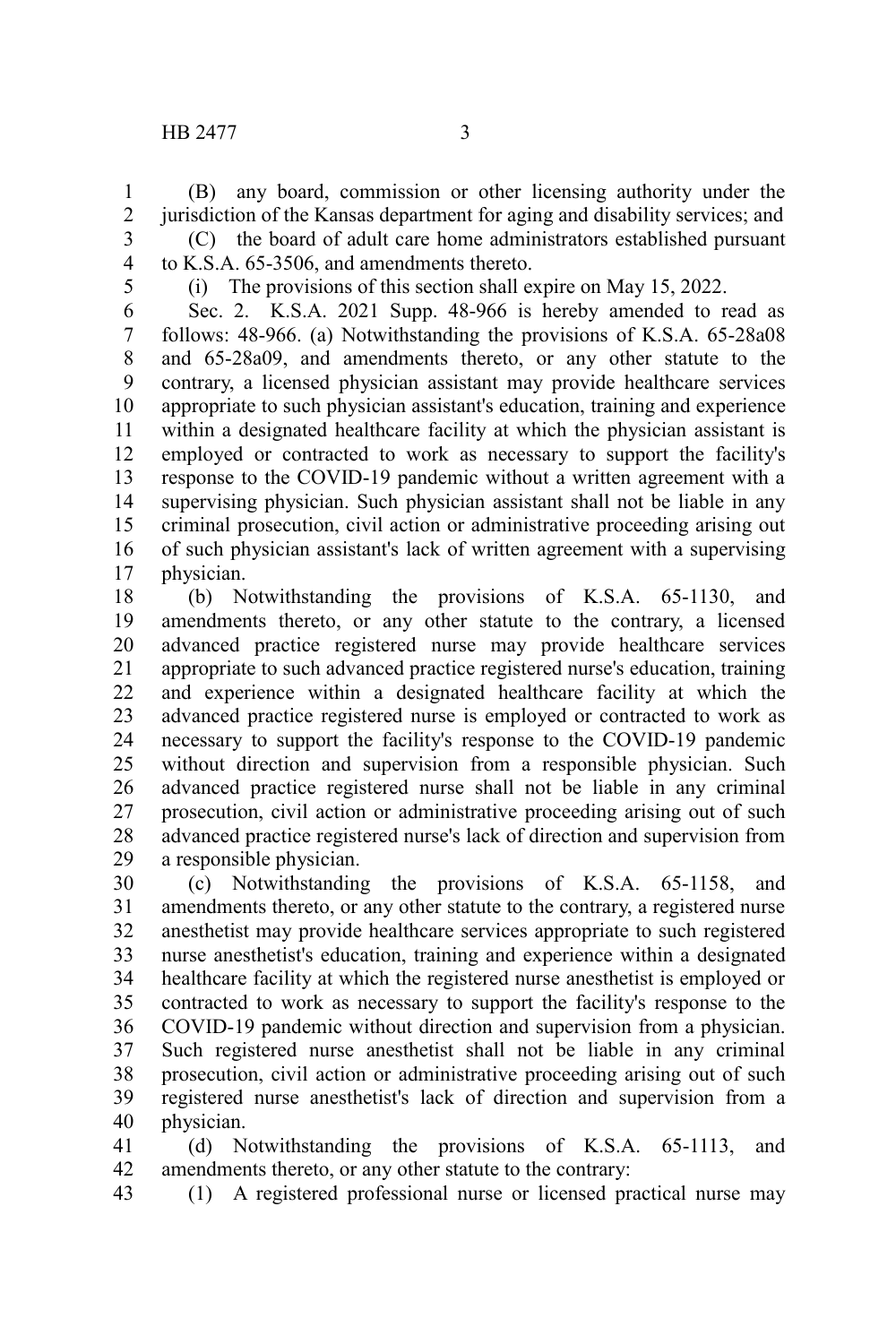order the collection of throat or nasopharyngeal swab specimens from individuals suspected of being infected by COVID-19 for purposes of testing; and 1 2 3

(2) a licensed practical nurse may provide healthcare services appropriate to such licensed practical nurse's education, training and experience within a designated healthcare facility at which the licensed practical nurse is employed or contracted to work as necessary to support the facility's response to the COVID-19 pandemic without direction from a registered professional nurse. Such licensed practical nurse shall not be liable in any criminal prosecution, civil action or administrative proceeding arising out of such licensed practical nurse's lack of supervision from a registered professional nurse. 4 5 6 7 8 9 10 11 12

(e) Notwithstanding the provisions of K.S.A. 65-1626a, and amendments thereto, or any other statute to the contrary, a licensed pharmacist may provide care for routine health maintenance, chronic disease states or similar conditions appropriate to such pharmacist's education, training and experience within a designated healthcare facility at which the pharmacist is employed or contracted to work as necessary to support the facility's response to the COVID-19 pandemic without a collaborative practice agreement with a physician. Such pharmacist shall not be liable in any criminal prosecution, civil action or administrative proceeding arising out of such pharmacist's lack of collaborative practice agreement with a physician. 13 14 15 16 17 18 19 20 21 22 23

(f) Notwithstanding the provisions of K.S.A. 65-1115, 65-1116 and 65-1117, and amendments thereto, or any other statute to the contrary, a registered professional nurse or licensed practical nurse who holds a license that is exempt or inactive or whose license has lapsed within the past five years from the effective date of this act may provide healthcare services appropriate to the nurse's education, training and experience. Such registered professional nurse or licensed practical nurse shall not be liable in any criminal prosecution, civil action or administrative proceeding arising out of such nurse's exempt, inactive or lapsed license. 24 25 26 27 28 29 30 31 32

(g) Notwithstanding any other provision of law to the contrary, a designated healthcare facility may, as necessary to support the facility's response to the COVID-19 pandemic: 33 34 35

(1) Allow a student who is enrolled in a program to become a licensed, registered or certified healthcare professional to volunteer for *to* work within such facility in roles that are appropriate to such student's education, training and experience; 36 37 38 39

(2) allow a licensed, registered or certified healthcare professional or emergency medical personnel who is serving in the military in any duty status to volunteer or work within such facility in roles that are appropriate to such military service member's education, training and experience; and 40 41 42 43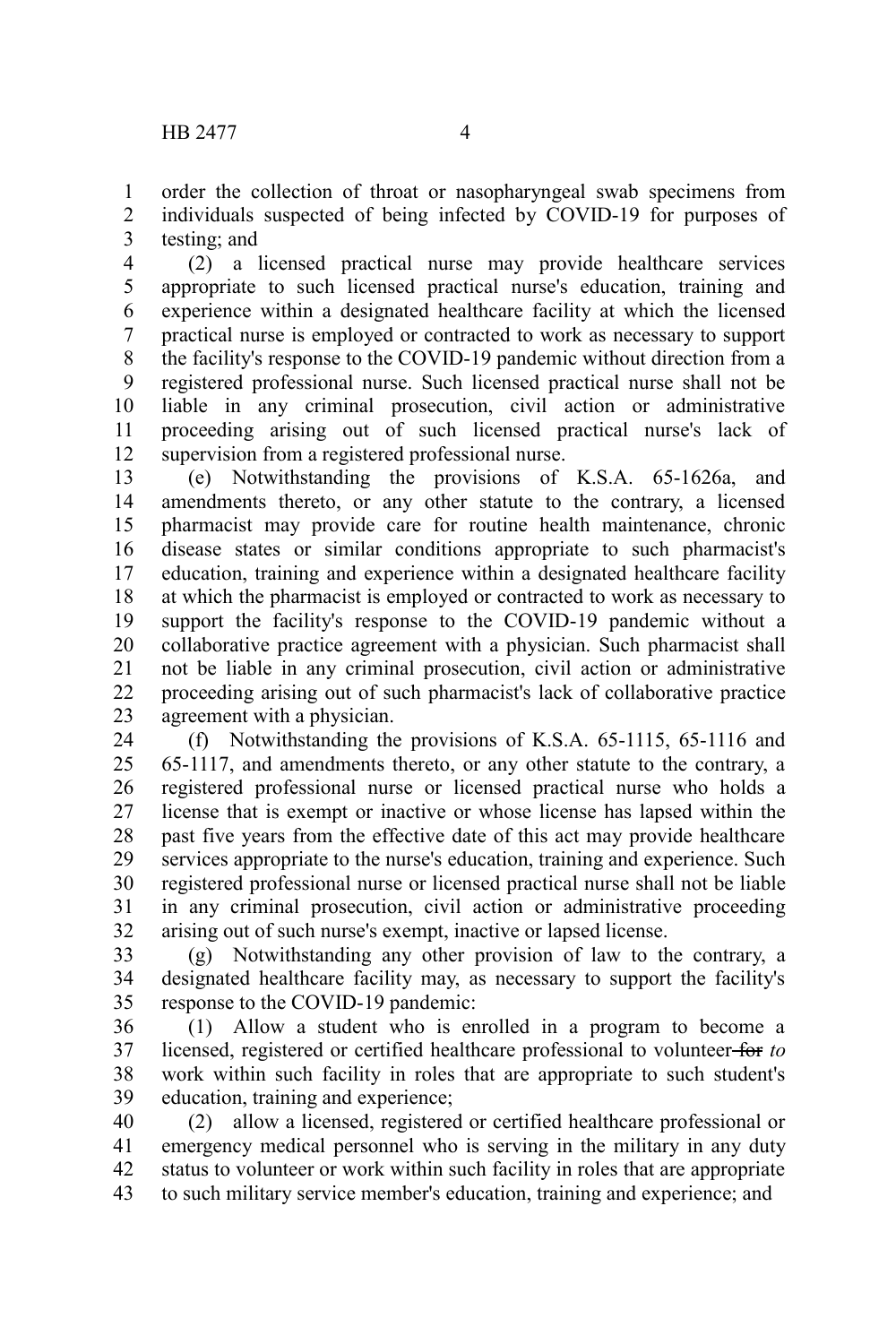(3) allow a medical student, physical therapist or emergency medical services provider to volunteer or work within such facility as a respiratory therapist extender under the supervision of a physician, respiratory therapist or advanced practice registered nurse. Such respiratory therapist extender may assist respiratory therapists and other healthcare professionals in the operation of ventilators and related devices and may provide other healthcare services appropriate to such respiratory therapist extender's education, training and experience, as determined by the facility in consultation with such facility's medical leadership. 1 2 3 4 5 6 7 8 9

(h) Notwithstanding any statute to the contrary, a healthcare professional licensed and in good standing in another state may practice such profession in the state of Kansas. For purposes of this subsection, a license that has been suspended or revoked or a licensee that is subject to pending license-related disciplinary action shall not be considered to be in good standing. Any license that is subject to limitation in another state shall be subject to the same limitation in the state of Kansas. Such healthcare professional shall not be liable in any criminal prosecution, civil action or administrative proceeding arising out of such healthcare professional's lack of licensure in the state of Kansas. *Nothing in this subsection shall be construed to:* 10 11 12 13 14 15 16 17 18 19 20

*(1) Authorize a healthcare professional to practice a profession that is not authorized by law in the state of Kansas; or* 21 22

*(2) supersede, affect or waive the jurisdictional authority of any regulatory body over healthcare professionals practicing pursuant to and consistent with this subsection.* 23 24 25

(i) Notwithstanding any statute to the contrary, a designated healthcare facility may use a qualified volunteer or qualified personnel affiliated with any other designated healthcare facility as if such volunteer or personnel was affiliated with the facility using such volunteer or personnel, subject to any terms and conditions established by the secretary of health and environment. 26 27 28 29 30 31

(j) Notwithstanding any statute to the contrary, a healthcare professional may be licensed, certified or registered or may have such license, certification or registration reinstated within five years of lapse or renewed by the applicable licensing agency of the state of Kansas without satisfying the following conditions of licensure, certification or registration: 32 33 34 35 36 37

(1) An examination, if such examination's administration has been canceled while the state of disaster emergency proclamation issued by the governor in response to the COVID-19 pandemic is in effect; 38 39 40

- (2) fingerprinting; 41
- (3) continuing education; and 42
- (4) payment of a fee. 43